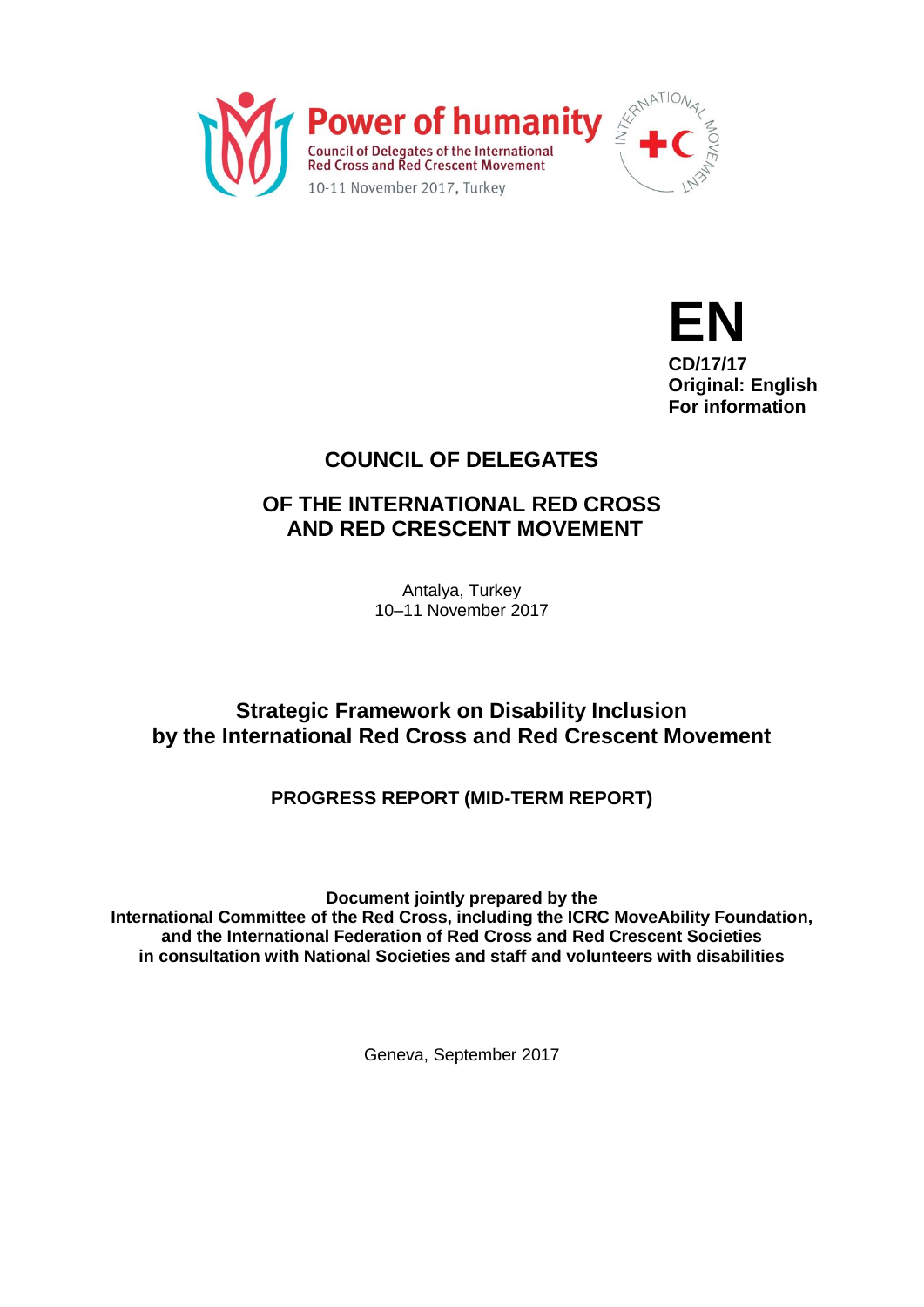# **EXECUTIVE SUMMARY**

This mid-term report on the main areas of progress towards implementing the Strategic Framework on Disability Inclusion (2015–2019) by the International Red Cross and Red Crescent Movement, adopted by the Council of Delegates in 2015, has been jointly prepared by the IFRC, the ICRC and the ICRC MoveAbility Foundation.

Persons with disabilities represent approximately 15% of the world's population<sup>1</sup> and often face a variety of barriers that negatively impact their health, education and employment outcomes, leading to increasing poverty. Attention to disability inclusion within humanitarian and development work globally has grown significantly since the adoption of the resolution in 2015, as demonstrated by the adoption of the *Charter on Inclusion of Persons with Disabilities* for the World Humanitarian Summit in 2016 and the development of a number of inter-agency policies and guidelines.

Although Movement components have a long history of providing a range of disability-related services and programmes, the Movement recognized that, in line with the Fundamental Principles – humanity and impartiality in particular – the necessary measures should be put in place to ensure that internal disability-inclusive policies are implemented and that people with disabilities can access all the services and programmes that they provide. The potential for the Movement to improve disability inclusion in its own services and support the local voice of people with disabilities in these global processes is significant.

There is already a wide range of disability-related services, programmes and initiatives within the Movement, and attention to the different aspects of disability inclusion was increased with the adoption of the Strategic Framework. These are listed in the sections of the report on each Strategic Objective. Key areas include the IFRC's increased focus on providing guidance to ensure disability-inclusive programming, particularly in emergency response and, more specifically, in shelter programming, the ICRC's increased support for and focus on its physical rehabilitation programme and MoveAbility's renewed strategic direction towards a more comprehensive approach to inclusion. National Societies have continued to provide a range of disability-specific services and increased the inclusivity of both their general programming and their human resources process in a number of notable instances, particularly in providing training for persons with intellectual disabilities and building their capacity to work as volunteers in National Societies.

However, these various initiatives from the different components remain, for the most part, only loosely connected, rather than driven by the strategy, and funding for a comprehensive approach is lacking. The increased collaboration between the Geneva institutions – notably through a shared coordination position and planned joint coordination group – highlights the potential for increased coherence over the next two years.

Only nine National Societies provided the requested data on programmatic implementation. The Council of Delegates is requested to recommend that National Societies provide this information through a separate survey mechanism after the 2017 session of the Council, with a view to assisting National Societies, the IFRC and the ICRC in providing informed and appropriate support for disability inclusion efforts within the Movement.

Based on the experiences summarized in this report, it is proposed to focus on the following priority areas for implementation in the coming two years: **improved accessibility, recruitment of staff and volunteers with disabilities, mainstreaming of disability** 

1

<sup>1</sup> World Health Organization, *World Report on Disability*, 2011.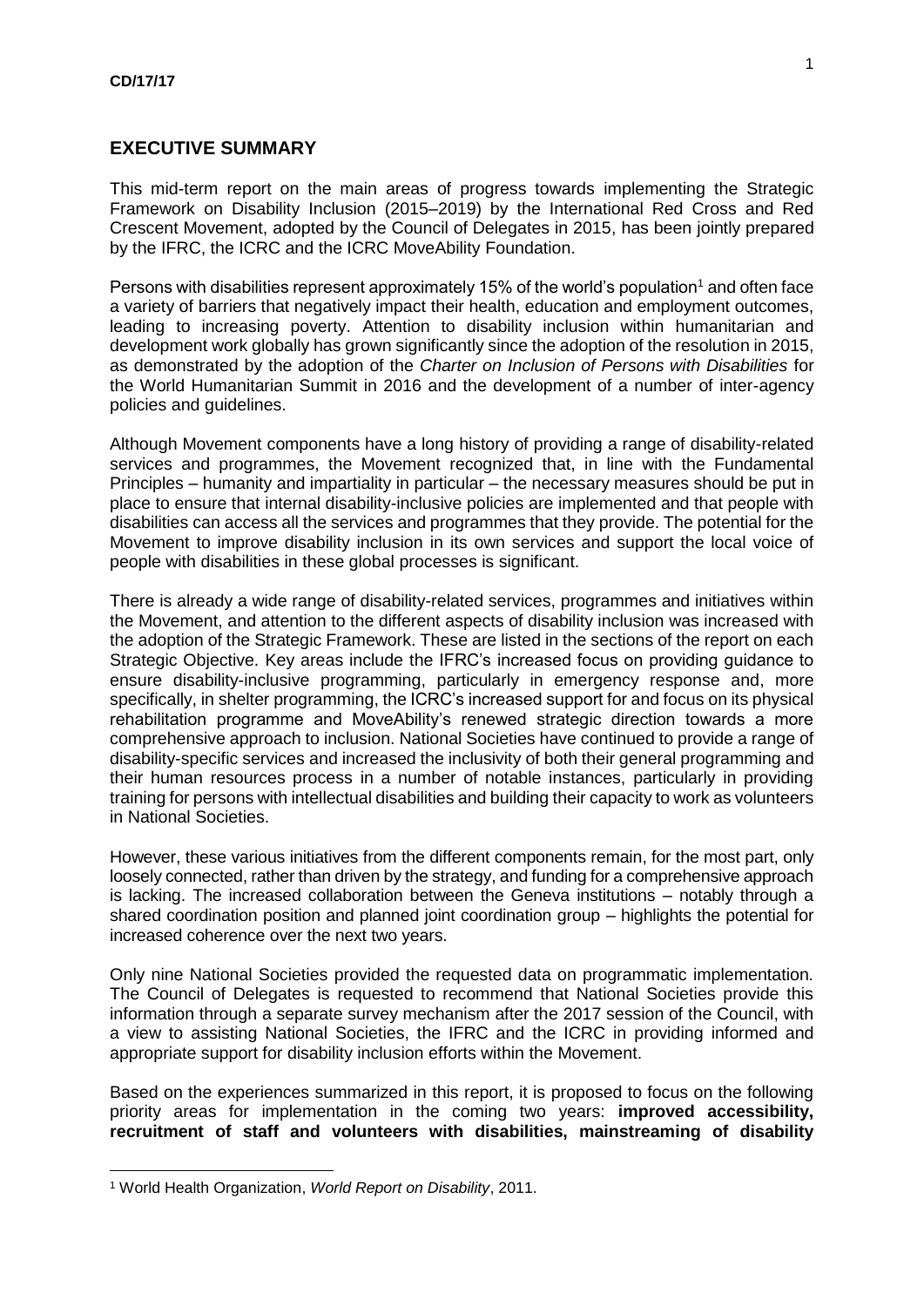**inclusion throughout programmes and services, partnerships and meaningful engagement with disabled people's organizations, gathering of data on the situation of persons with disabilities, adoption of evidence-based practices, awareness-raising campaigns and advocacy in humanitarian diplomacy.**

# **1) INTRODUCTION**

Persons with disabilities represent approximately 15% of the world's population<sup>2</sup> and often face a variety of barriers that negatively impact their access to health care, education and employment, leading to increasing poverty. In addition, persons with disabilities are disproportionately affected in times of conflict and disaster and are at higher risk of becoming victims of violence or abuse than the general population.

Movement components, and National Societies in particular, have a long history of providing a number of disability-related services and programmes. However, insufficient measures are in place to ensure persons with disabilities can benefit from mainstream programmes and services. The Movement recognized that, in line with the Fundamental Principles (humanity and impartiality in particular), the necessary measures should be put in place.

The Strategic Framework on Disability Inclusion adopted in 2015 was a catalyst for increasing efforts within the Movement based on three strategic objectives, according to which this report is structured:

- Strategic Objective 1: All components of the Movement adopt a disability-inclusive approach.
- Strategic Objective 2: Persons with disabilities have equal access to the services and programmes the Movement provides, thereby enabling their inclusion and full participation.
- Strategic Objective 3: All components of the Movement endeavour to change mindsets and behaviours in order to promote respect for diversity, including disability inclusion.

Attention to disability inclusion within humanitarian and development work has grown since the adoption of the resolution, as demonstrated by the adoption of the *Charter on Inclusion of Persons with Disabilities* at the World Humanitarian Summit in 2016 and the ongoing development of a number of inter-agency policies and guidelines.

The potential for the Movement to improve the disability inclusion of its own services and support the local voice of people with disabilities in these global processes is significant. The ICRC and the IFRC are actively involved in a number of the inter-agency processes and bring the perspective and experience of National Societies. This potential has been tapped to some extent, as outlined in this report, although much more could be done.

# **2) BACKGROUND TO THE REPORT**

1

This report has been jointly prepared by the IFRC and the ICRC, with input from the ICRC MoveAbility Foundation, to outline the main areas of progress known in implementation of the Movement-wide Strategic Framework on Disability Inclusion (2015–2019) by the International Red Cross and Red Crescent Movement. It serves as a mid-term report, with a final report to be submitted in 2019. Both the process and the content of the report reflect the collaboration between the two organizations on this issue.

<sup>2</sup> World Health Organization, *World Report on Disability*, 2011.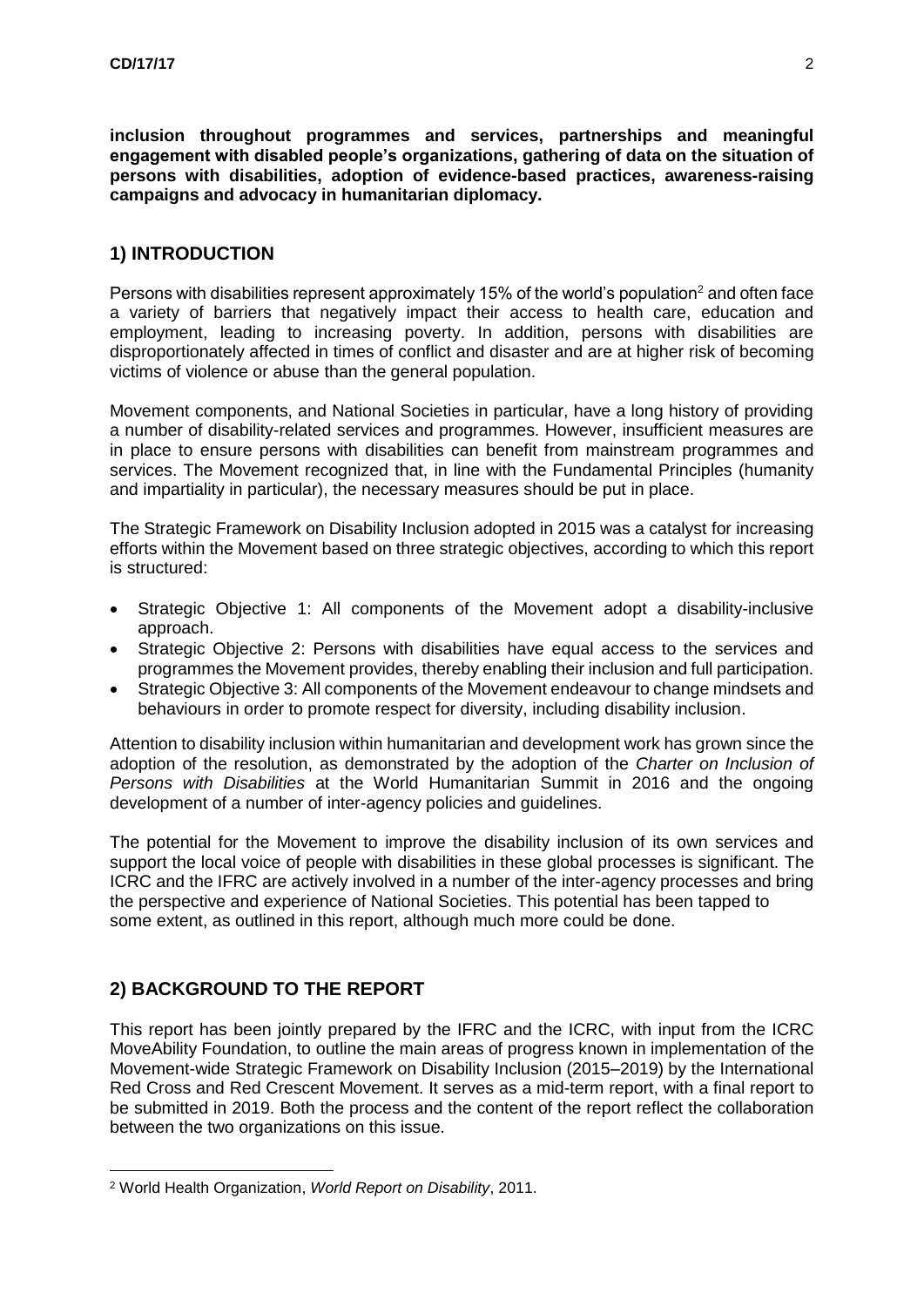The data has been primarily collected through the global and regional focal points of the ICRC and the IFRC. In order to provide an overview of National Society action, an 11-question survey was developed as part of the official mechanism for reporting on statutory decisions. Unfortunately, there were only nine responses to this survey from National Societies, the majority of which were from high-income countries. A brief summary of results from the survey are presented in this report. However, the very limited number of responses precludes a comprehensive analysis of the extent of disability inclusion in the Movement, leaving significant gaps. **To complement the overview from the IFRC and the ICRC, we have included a few illustrative examples of National Society action under the various areas of the Strategic Framework, but these are not wholly representative of the full scope of work the survey was designed to collect information on.**

The Council of Delegates is requested to recommend that National Societies provide this information through a separate survey mechanism after the 2017 session of the Council. This is critical to assisting National Societies, the IFRC and the ICRC in providing informed and appropriate support for disability inclusion efforts within the Movement. Another survey asked staff and volunteers who identified themselves as having a disability about the extent to which their organization supports any needs they may have related to their impairment, and the data from this survey is presented in section 3.6.

# **3) ANALYSIS/PROGRESS**

#### 3.1 Movement-wide achievements

Representatives of all Movement components (the ICRC, the IFRC and the Australian, Norwegian and British Red Cross) jointly managed the process to start implementation of the Strategic Framework. The IFRC chaired the meetings of the small Movement Working Group during 2016 and led a collaborative process to develop a plan of action, an expanded Movement coordination group and the process to recruit a Movement-wide disability inclusion coordinator.

The coordinator took up her position in May 2017 in an arrangement that itself demonstrates coordination within the Movement, with a staff contracted and funded by the Finnish Red Cross, on loan to the ICRC, hosted in the ICRC MoveAbility Foundation and with a primary reporting line to the IFRC. The coordinator will oversee implementation of the Movement-wide Strategic Framework and lead the Movement Coordination Group on Disability Inclusion. The coordinator is herself a wheelchair user, which further promotes the objectives of the Strategic Framework towards supporting the inclusion of persons with disabilities as staff.

In March 2016, the ICRC finalized its own institution-wide Framework on Persons with Disabilities for the period 2016–2018. The Framework is aligned with the UN Convention on the Rights of People with Disabilities (CRPD) and the Movement-wide Strategic Framework, and sets out the ICRC's key orientations: maintaining its main areas of contribution, namely protection and assistance activities, legal frameworks, accessibility to programmes and services and employability, broadening its scope to disability *inclusion* and addressing gaps in internal processes, programmes and services.

The existing internal ICRC Disability Working Group met throughout 2016 and 2017 to coordinate efforts for the implementation of the ICRC Framework. In early 2017, the ICRC's Physical Rehabilitation Programme recruited its first headquarters advisor on disability sport and inclusion, who is a wheelchair user, in order to coordinate and continue to expand work in this area. Field positions dedicated to these same issues exist in Cambodia, Ethiopia and India.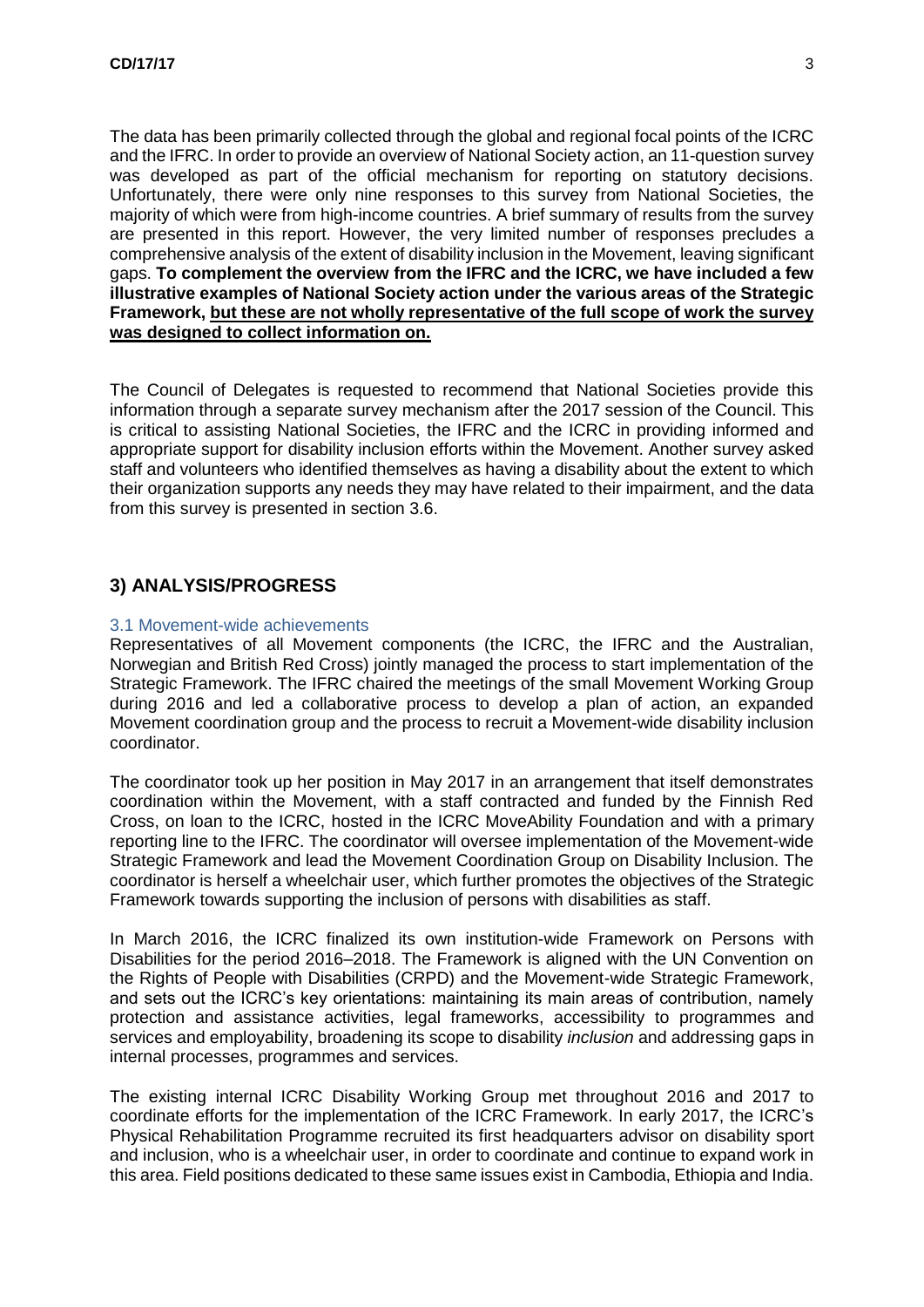<u>.</u>

In 2016, the ICRC reviewed the mission and business plan of its Special Fund for the Disabled, resulting in the transformation of the Fund into the ICRC MoveAbility Foundation (hereafter "MoveAbility").

In November 2016, a *Movement Workshop on Disability Inclusion and Victim Assistance in South-East Asia* was hosted by the Thai Red Cross Society, with support from the Norwegian Red Cross and in cooperation with the ICRC and the IFRC. The broad participation of National Societies from the region, partner National Societies, the ICRC, the IFRC, MoveAbility and organizations working with disability inclusion in the region permitted the sharing of lessons learned and the identification of best practices for the inclusion of people with disabilities and assistance to victims of unexploded ordnance. The meeting concluded with a brief survey of each organization's current situation regarding the Strategic Framework and led to the identification of key action points for each organization to follow up after the event.

3.2 Strategic Objective 1: All components of the Movement adopt a disability-inclusive approach

### **Enabling action 1.1: All components of the Movement better understand the number and situation of persons with disabilities within their respective areas**

In order to better develop programmes to reach persons with disabilities and for improved accountability, the IFRC has been promoting disability disaggregated data in its Strategic Framework on Gender and Diversity issues 2013-2020 since 2015 and in 2017 developed a technical note on measuring "people reached", including guidance on how to disaggregate by sex, age and disability, to support future assessments and the development of evidence-based practices.

# **Enabling action 1.2: All components of the Movement identify and address physical, communication and institutional barriers**

The IFRC is currently having new facilities built for its headquarters in Geneva. In addition to adherence to local regulations on accessibility, universal design and usability among persons with disabilities are central in the planning of the new IFRC facilities. Comprehensive information on the accessibility of regional IFRC offices has not been collected, although in the process of moving the European regional office, accessibility features were included.

The ICRC has continued to take steps to reduce physical barriers for persons with disabilities, with a particular focus on mobility impairments, both for ICRC-run/supported health infrastructures and physical rehabilitation centres as well as its own premises. For example, all new large-scale facilities built by the ICRC are required to meet ambitious accessibility standards. Examples include the construction of two physical rehabilitation centres in Myanmar and the inauguration of ICRC offices in Phnom Penh and Kinshasa as disability-friendly work spaces. The ICRC's *Physical Rehabilitation Centres: Architectural Programming Handbook*  (2014),<sup>3</sup> which outlines accessibility standards, was translated into French in 2016.

Work towards accessibility has focused on the built environment and has been specific to the needs of persons with physical impairments. No information was available on the accessibility of the built environment for people with other types of impairments or on addressing the needs of persons with disabilities in terms of access to information.

<sup>3</sup> [https://www.icrc.org/en/publication/4133-physical-rehabilitation-centres-architectural-programming](https://www.icrc.org/en/publication/4133-physical-rehabilitation-centres-architectural-programming-handbook)[handbook#](https://www.icrc.org/en/publication/4133-physical-rehabilitation-centres-architectural-programming-handbook)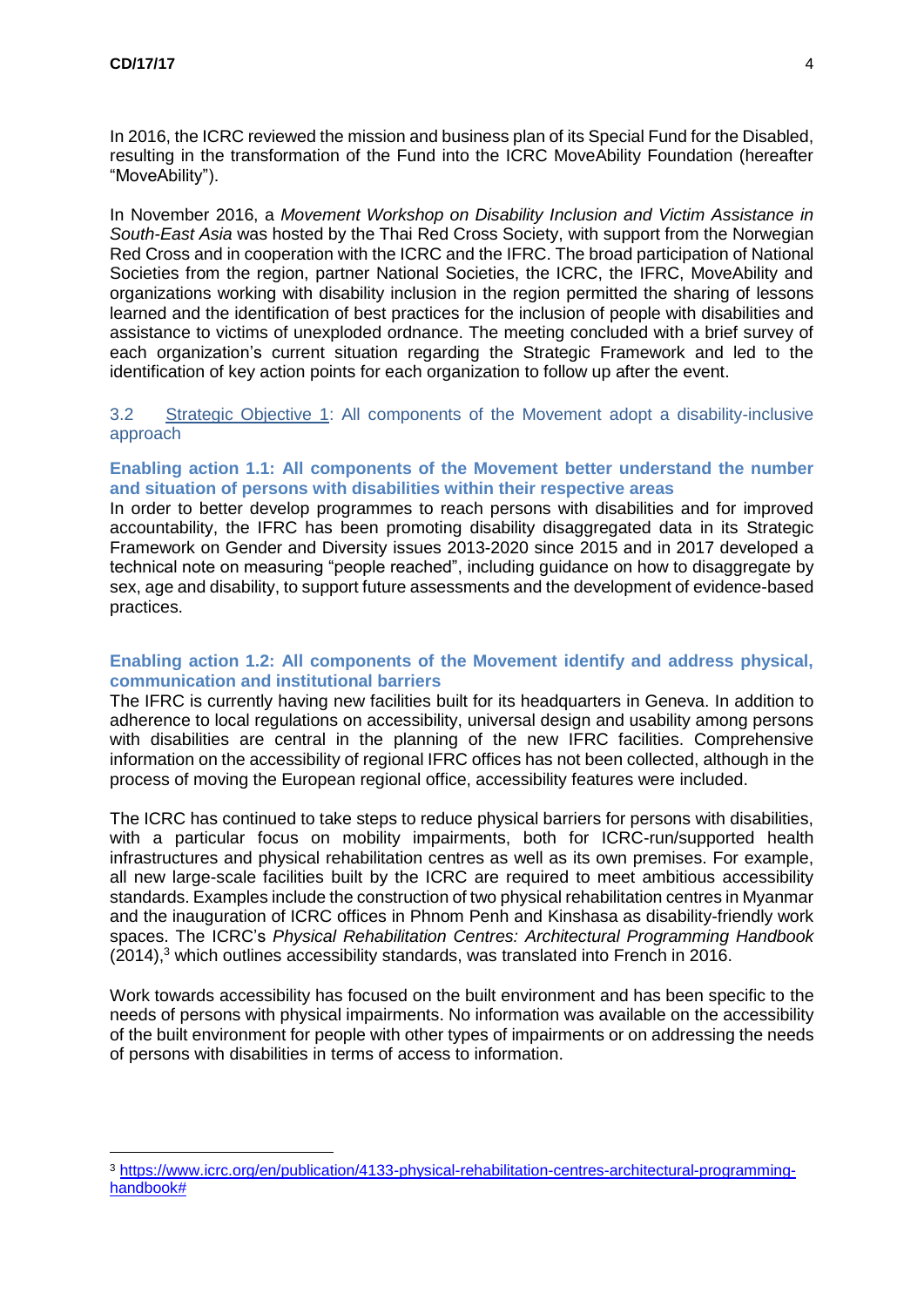### **Enabling action 1.3: All components of the Movement have human resources policies, systems and practices that actively encourage and support the inclusion of persons with disabilities as staff, volunteers and members**

In 2017, the IFRC has been reviewing its recruitment processes for "surge" response staff in emergency operations. Essential disability inclusion knowledge criteria have been included in the competencies for all surge staff. In addition, work is ongoing to define technical disability inclusion expert roles to support surge staff in addressing disability inclusion issues in disaster response.

The ICRC is developing a new Human Resources Global Framework to increase diversity and inclusion in its workforce. Approximately 250 consultations with ICRC staff at headquarters and in the field have provided feedback on experiences of workplace culture in relation to diversity and inclusion, with disability inclusion arising as one of several key themes. Several proposals have been made within the framework on how to promote diversity in recruitment.

The ICRC has staff with disabilities in several delegations, notably where it is active in physical rehabilitation centres. However, the current obligatory medical criteria for international assignments exclude people with certain disabilities. The ICRC is currently revising its global talent acquisition policy, which creates an opportunity for adapting these medical criteria for certain positions and to better support the employability of people with disabilities.

In less fragile contexts, MoveAbility has, in three of four regional offices, successfully recruited disability officers who are themselves mobility aid users in order to improve understanding of the context and adapt the MoveAbility response to inclusion.

The Australian Red Cross has developed an exemplary disability inclusion policy. The Accessibility and Inclusion Plan 2016–2019,<sup>4</sup> which builds on its previous Disability Action Plan (2012–2015), envisions that "*Australian Red Cross respects people of all abilities, enables inclusion and addresses barriers to meaningful participation".* The focus is on: "*building a culture of inclusion; recruiting, retaining and developing a workforce of staff and volunteers that includes people of all abilities; providing good access and appropriate functionality in properties, assets and facilities for people of all abilities; communicating effectively with and about people of all abilities; and ensuring services are accessible and responsive to people of all abilities*". Although listed under Enabling Action 1.3, this example from the Australian Red Cross meets several of the Strategic Framework's Enabling Actions.

The German Red Cross is currently implementing a project titled "*Project Inclusion (P-Ink): Sensitization and Qualification to Develop and Support Inclusive Projects*", which includes a curriculum for the training of staff on inclusion-related topics, such as the "Fundamental Principles of the Red Cross/Theory of Inclusion/German Law and UN Conventions", inclusion indices, fundraising for inclusive projects and management tools. Training is planned to certify participants as Red Cross inclusion managers after completing 1.5 years of training and initiating various inclusive projects at branch level.

# **Enabling Action 1.4: All components of the Movement actively build partnerships with People with Disabilities Organisations and other relevant civil society organizations**

The Movement in general has not engaged with disabled people's organizations (DPOs), although several National Societies have partnered with DPOs for mutual capacity building and to better provide National Society services to persons with disabilities. For example, the Palestine Red Crescent Society partners with the General Union of Persons with Disabilities in Palestine, the Palestinian Union for the Deaf and Stars of Hope for Women with Disabilities.

1

<sup>4</sup> <http://www.redcross.org.au/accessibility-and-inclusion-plan.aspx>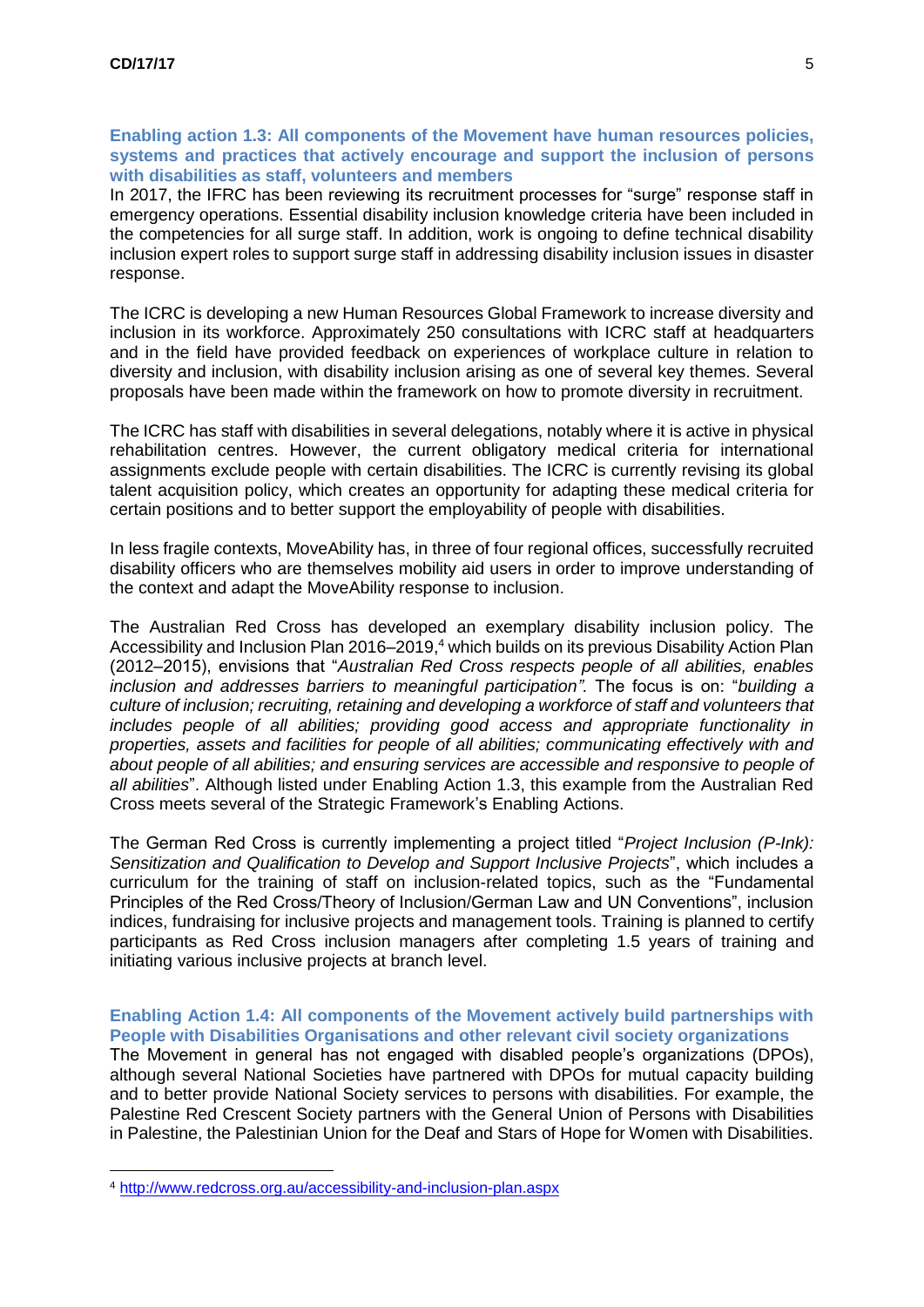The Mongolian Red Cross Society has a Memorandum of Understanding with the Mongolian Disabled Persons' Association, and its governing board includes an executive board member from this association.

The Movement has built partnerships with other civil society organizations that work towards disability inclusion. In March 2017, the IFRC renewed its cooperation agreement with the Special Olympics. This partnership started in 2013, supporting activities in 19 countries. As a result of the partnership, protocols on caring for individuals with intellectual disabilities during natural disasters have been compiled in Peru; Special Olympics athletes have been taught basic first aid skills in Venezuela, Botswana, Indonesia and Singapore; asylum seekers in Australia have boosted their confidence through volunteering at Special Olympics Games; young people with and without disabilities have been united through sports in Austria, Lebanon and Kenya; and families have received valuable health information from Red Cross and Red Crescent trainers in Greece, Senegal and Kazakhstan.<sup>5</sup> Collaboration between National Societies and the Special Olympics in each country also contributes to mainstreaming disability in National Society actions (Enabling Action 2.1.).

The aim of the partnership between DPOs and MoveAbility is to improve the social inclusion of persons with disabilities. For example, in Vietnam collaboration with Action to the Community Development Centre was essential in encouraging the government to become involved in the Universal Health Coverage study. In the same spirit, this collaboration also succeeded in influencing the Vietnamese State health insurance office to include mobility aids in its policy.

### 3.3 Strategic Objective 2: Persons with disabilities have equal access to the services and programmes the Movement provides, thereby enabling their inclusion and full participation

# **Enabling action 2.1: All components of the Movement mainstream disability throughout their programmes and services**

In the IFRC, mainstreaming disability is embedded within implementation of the gender and diversity framework and the Area of Focus on Social Inclusion. The Gender and Diversity Framework emphasizes disability inclusion as an aspect of diversity, as does the practical guidance document *Minimum standard commitments (MSC) to gender and diversity in emergency programming (Pilot Version).* <sup>6</sup> This approach has also been included in regional approaches to gender and diversity.

The 2016–2017 revision of this MSC guide increases and improves the attention to disability inclusion in programming. The IFRC's approach to protection includes a focus on addressing the needs and concerns of persons with disabilities. For example, in IFRC Europe regional programmes, disability inclusion has been incorporated into training and emergency appeal revisions and proposals, mostly when addressing vulnerabilities and individual protection needs.

In 2015, the IFRC developed the guidelines *All Under One Roof: Disability-inclusive shelter and settlements in emergencies* for disability inclusion in shelter programming in emergencies in collaboration with CBM and Handicap International.<sup>7</sup> A two-day training module on the guidelines was developed, targeting various audiences from decision-makers to shelter specialists and volunteers. The training package is available online, including in accessible

<u>.</u>

<sup>5</sup> Special Olympics–IFRC Partnership Report 2016.

<sup>6</sup> *Minimum standard commitments to gender and diversity in emergency programming: Pilot Version* [http://www.ifrc.org/Global/Photos/Secretariat/201505/Gender%20Diversity%20MSCs%20Emergency](http://www.ifrc.org/Global/Photos/Secretariat/201505/Gender%20Diversity%20MSCs%20Emergency%20Programming%20HR3.pdf) [%20Programming%20HR3.pdf](http://www.ifrc.org/Global/Photos/Secretariat/201505/Gender%20Diversity%20MSCs%20Emergency%20Programming%20HR3.pdf)

<sup>7</sup> *All Under One Roof: Disability-inclusive shelter and settlements in emergencies* [http://www.ifrc.org/Global/Documents/Secretariat/Shelter/All-under-one-roof\\_EN.pdf](http://www.ifrc.org/Global/Documents/Secretariat/Shelter/All-under-one-roof_EN.pdf)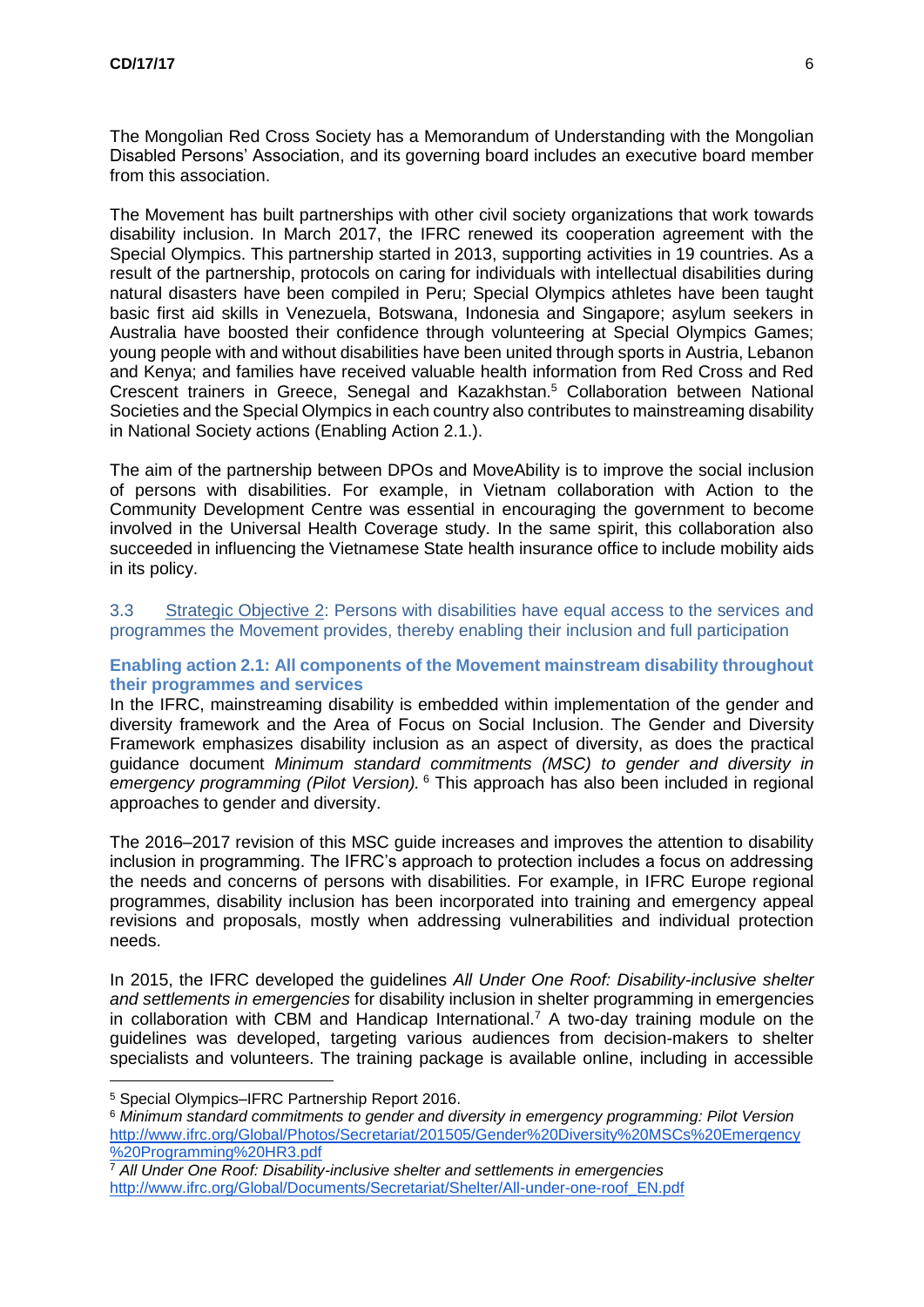versions (large print and suitable for screen readers). In 2016, to support the emergency response in Nepal, the manual and training materials were translated into Nepalese and incorporated into the Shelter Cluster's response. The materials are also available in Spanish, initially translated for earthquake response in Ecuador.

As part of the IFRC's Global Water and Sanitation Initiative, latrine access is being improved. Both communal and institutional latrines (typically at schools and health facilities) are being constructed with access ramps and/or larger stall size for access by persons with disabilities on a case-by-case basis. The IFRC WASH strategy includes a focus on accessible and inclusive WASH programming, with the aim of ensuring that IFRC WASH activities systematically consider the needs of persons with disabilities in the future.

In ICRC Protection and Assistance programming, particular attention is paid to the specific needs of persons with disabilities – for example, in activities pertaining to the protection of the civilian population, considerations of such needs are currently being incorporated into guidance on addressing internal displacement and sexual violence. Protection activities also seek to ensure that persons with disabilities are identified and integrated into general assessments and the subsequent response.

In health services, health care needs are assessed by considering the specific needs of persons with mental health disorders and physical disabilities, especially when there are barriers to accessing health care. In accessing health activities in detention, the ICRC closely monitors barriers faced by persons with disabilities and/or if they are at risk of experiencing discrimination.

An example from the American Red Cross highlights how the needs of persons with disabilities can be mainstreamed in disaster preparedness services. A dedicated resource offers persons with disabilities information on how to prepare for disasters and provides manuals and assessment tools that can be downloaded.<sup>8</sup>

# **Enabling action 2.2: All components of the Movement provide disability-specific services, where relevant and appropriate**

The ICRC's Physical Rehabilitation Programme reaches over 398,000 beneficiaries a year in 34 countries, through 150 projects, including 142 service providers, 3 component factories and 5 training institutions. In addition, MoveAbility supports 27 service providers and 5 training institutions in 14 countries, which provide services for around 45,000 beneficiaries.

A growing number of ICRC delegations are involved in sports activities for persons with disabilities, which have great benefits for social inclusion and the reduction of stigma. Activities are ongoing in contexts such as Afghanistan, Bangladesh, India, Gaza, South Sudan, Cambodia and Myanmar. For example, in Afghanistan the ICRC supports a wheelchair basketball programme with 500 active players, 120 of whom are female. Moreover, the ICRC has produced a set of guiding principles on disability sport, as well as guiding principles for setting up wheelchair services in less resourced settings, drawing on its experience in these areas.

In 2015, the IFRC Psychosocial Centre developed a guidance manual and training guide on a psychosocial approach promoting the inclusion of persons with disabilities. <sup>9</sup> The guide aims to support empowerment, by creating awareness and providing guidance along with practical

1

<sup>8</sup> [http://www.redcross.org/get-help/how-to-prepare-for-emergencies/disaster-safety-for-people-with](http://www.redcross.org/get-help/how-to-prepare-for-emergencies/disaster-safety-for-people-with-disabilities)[disabilities](http://www.redcross.org/get-help/how-to-prepare-for-emergencies/disaster-safety-for-people-with-disabilities)

<sup>9</sup> <http://pscentre.org/resources/different-just-like/>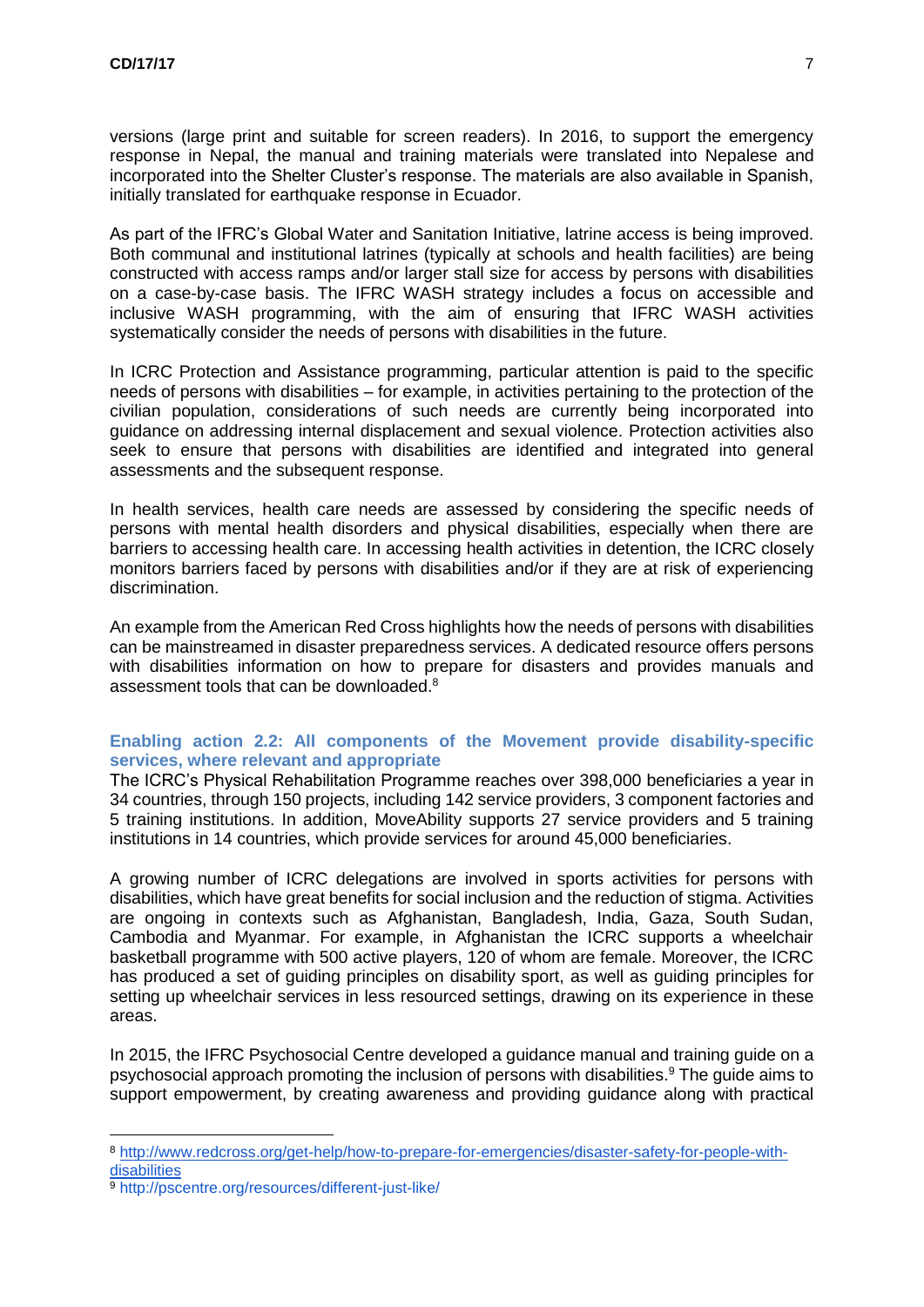1

resources for inclusive psychosocial activities for all kinds of settings, mainly adapted sports and other physical activities.

MoveAbility has carried out an evaluation of its partnership with the Viet Nam Red Cross Society and will use the findings to develop a model of cooperation with National Societies, applicable throughout the Movement.

Many National Societies have long-standing disability-specific services, such as special needs schools in Hong Kong, Egypt and Palestine. Many have a long history of providing rehabilitation services, such as the Palestine Red Crescent Society's Rehabilitation and Ability Development Department, which provides services through 29 rehabilitation centres and therapeutic rehabilitation units, 12 occupational therapy and physiotherapy service centres, five units dedicated to hearing and speech rehabilitation and community-based rehabilitation for persons with disabilities. The Botswana Red Cross Society has three rehabilitation centres and the Kenya Red Cross is engaged in disability inclusion programming as well as the delivery of direct services.

### **Enabling action 2.3: All components of the Movement actively adopt prevention and early intervention approaches to address the causes of impairments**

Little information was available on implementation of this Enabling Action at the time of preparing this report, due to the limited response to the survey. However, some long-standing programmes are implemented by National Societies. The Palestine Red Crescent Society conducts programmes on mine risk education, road safety and early childhood screening for hearing and mobility impairments. The Cambodian Red Cross Society has an extensive mine awareness programme with a database of people affected by land mines, which is used to support targeted assistance and social inclusion through micro-credit.<sup>10</sup> The Myanmar and Viet Nam Red Cross Societies also have landmine awareness programmes.<sup>11</sup> The Mexican Red Cross has committed itself to the national goal of saving more than 60,000 lives and preventing 110,000 disabilities and three million hospitalizations caused by road accidents and actively recruits people with disabilities as volunteers in this programme.<sup>12</sup> The Viet Nam and Russian Red Cross Societies are other examples of National Societies with road safety programmes.

#### **Enabling action 2.4: All components of the Movement actively consider adopting gender-sensitive poverty alleviation and violence prevention, mitigation and response initiatives within its programmes and services, where appropriate and relevant**

The IFRC's Minimum Standard Commitments highlight the intersectionality between gender and diversity and demonstrate ways to address this. In regional implementation frameworks, especially in Asia Pacific and in Europe, addressing disability inclusion issues has been closely linked with and informed by the gender and diversity approach to programming.

Australian Red Cross Employment Services helps people with disabilities achieve long-term, sustainable employment by matching their skills with the needs of local businesses and employers. Every year, it connects with 800 employers in Queensland and finds productive, rewarding employment for 1,400 jobseekers, through 46 locations throughout Queensland. The Viet Nam Red Cross, in collaboration with the Spanish Red Cross and MoveAbility, has an extensive programme offering vocational training and support to access the labour market. The German Red Cross also has programmes supporting people with disabilities to find employment.

<sup>10</sup> [http://www.rcrc-resilience-southeastasia.org/wp-content/uploads/2016/11/4C-CRC-data-colection](http://www.rcrc-resilience-southeastasia.org/wp-content/uploads/2016/11/4C-CRC-data-colection-presentation-in-BKK-28-29-Nov-2016-final-draft.pdf)[presentation-in-BKK-28-29-Nov-2016-final-draft.pdf](http://www.rcrc-resilience-southeastasia.org/wp-content/uploads/2016/11/4C-CRC-data-colection-presentation-in-BKK-28-29-Nov-2016-final-draft.pdf)

<sup>11</sup> <https://www.icrc.org/en/document/myanmar-repairing-prosthetics-and-restoring-mobility>

<sup>12</sup> <https://www.grsproadsafety.org/about/members/mexican-red-cross/>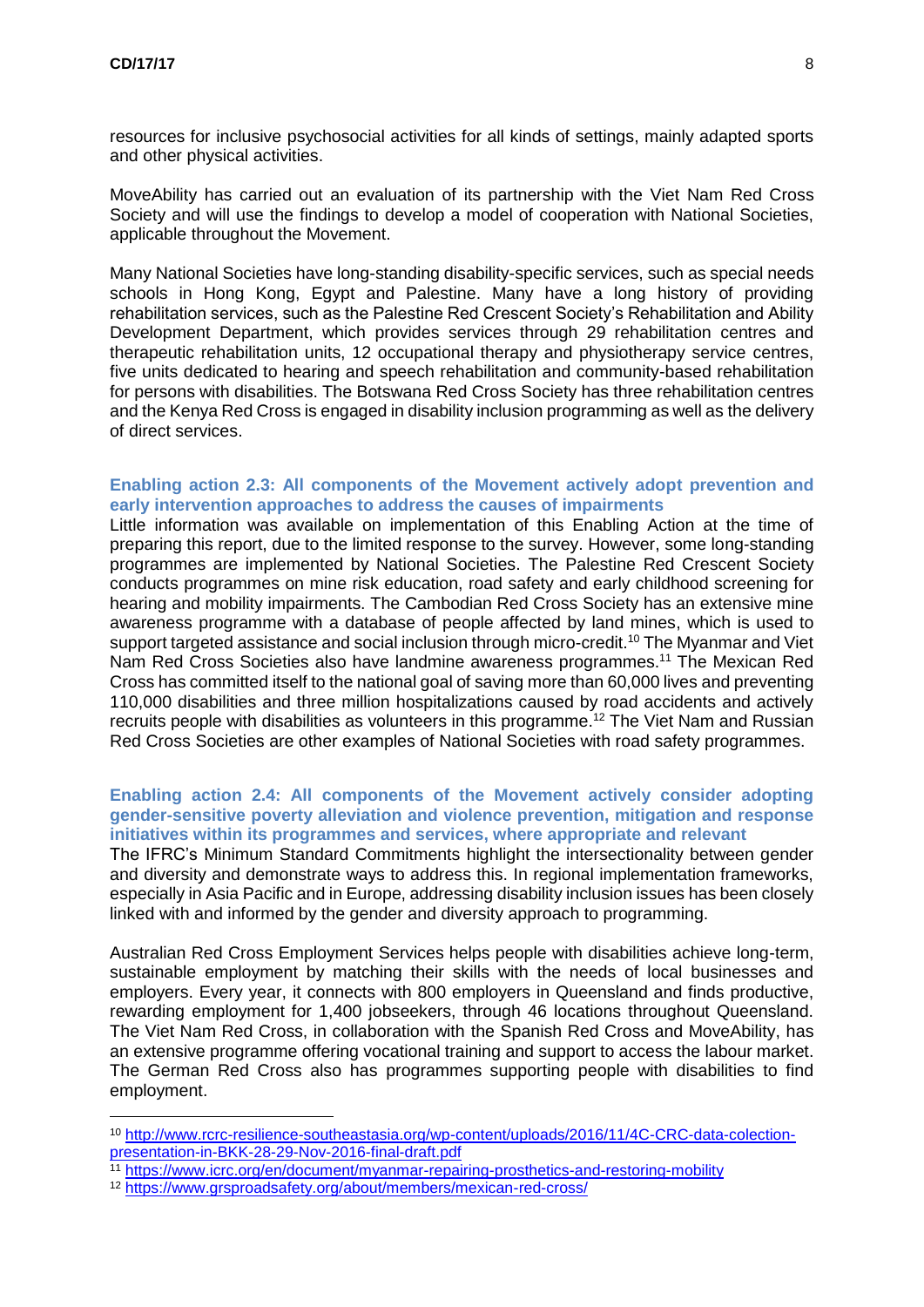<u>.</u>

3.4 Strategic Objective 3: All components of the Movement endeavour to change mindsets and behaviour in order to promote respect for diversity, including disability inclusion

**Enabling action 3.1: All components of the Movement influence and model behaviour to address discrimination and foster the full inclusion of persons with disabilities** In 2016, the ICRC and the IFRC established a partnership with the International Disability Alliance (IDA). The partnership sparked initial enthusiasm for making links with the planned global partnership of National Societies and national members of IDA, but no follow-up has been implemented thus far.

The Palestine Red Crescent Society delivers disability awareness training to its staff and volunteers annually, and the Viet Nam Red Cross has been running public awareness campaigns on the situation and rights of people with disabilities for many years. On the basis of the Australian Red Cross Inclusion Training Package, MoveAbility has developed an awareness-raising campaign in Viet Nam in order to influence the private sector to proactively recruit persons with disabilities.

### **Enabling action 3.2: All components of the Movement actively increase their knowledge of disability in order to promote evidence- based practice**

The IFRC is a member of the Age and Disability Capacity Building Programme (ADCAP) Consortium, a group of seven agencies working to promote age and disability-inclusive humanitarian assistance. The IFRC has worked closely with the Consortium on the development of *Minimum Standards for Age and Disability Inclusion in Humanitarian Action*, 13 with a specific focus on the intersection between aging, disability and gender. In 2016, the IFRC attended the annual meeting of the Consortium and facilitated a session on sexual and gender-based violence against older persons and persons with disabilities. The 2016–2017 revision of the IFRC *Minimum standard commitments to gender and diversity in emergency programming (Pilot Version)* increases and improves the attention to disability inclusion in programming and is also aligned with the ongoing revision of ADCAP Minimum Standards that will be published in September 2017.

#### **Enabling Action 3.3: All components of the Movement actively advocate for the full and meaningful inclusion of persons with disabilities through Humanitarian Diplomacy**

In 2016, the ICRC and the IFRC collaborated with the International Disability Alliance to organize a joint celebration of the 10th anniversary of the CRPD. The event included a panel at the ICRC's Humanitarium hall. Four of the five speakers had a disability, in addition to the pianist who was blind. Speakers called on humanitarian actors to engage directly with persons with disabilities in disaster risk reduction, emergency response and recovery efforts.<sup>14</sup>

The ICRC and the IFRC contributed to the drafting of the *Charter on Inclusion of Persons with Disabilities* for the World Humanitarian Summit in 2016, endorsed by a number of States and UN agencies as well as by the Movement. With support from the IFRC, the Viet Nam Red Cross Society spoke during the session at which the charter was endorsed.

The ICRC's Legal Division proactively engaged with States and OHCHR to ensure recognition of the contribution of international humanitarian law (IHL) in the resolution on the rights of persons with disabilities in situations of risk, including situations of armed conflict, humanitarian emergencies and natural disasters, adopted in March 2016 by the UN Human Rights Council.

<sup>13</sup> *Minimum Standards for Age and Disability Inclusion in Humanitarian Action* [http://www.helpage.org/newsroom/latest-news/age-and-disabilityinclusive-humanitarian-response](http://www.helpage.org/newsroom/latest-news/age-and-disabilityinclusive-humanitarian-response-minimum-standards-launched/)[minimum-standards-launched/.](http://www.helpage.org/newsroom/latest-news/age-and-disabilityinclusive-humanitarian-response-minimum-standards-launched/)

 $14$  A short video from the event to mark the 10th anniversary of the UNCRPD shows the highlights: [https://www.youtube.com/watch?v=qNMaAHcKcnw&t=1s.](https://www.youtube.com/watch?v=qNMaAHcKcnw&t=1s)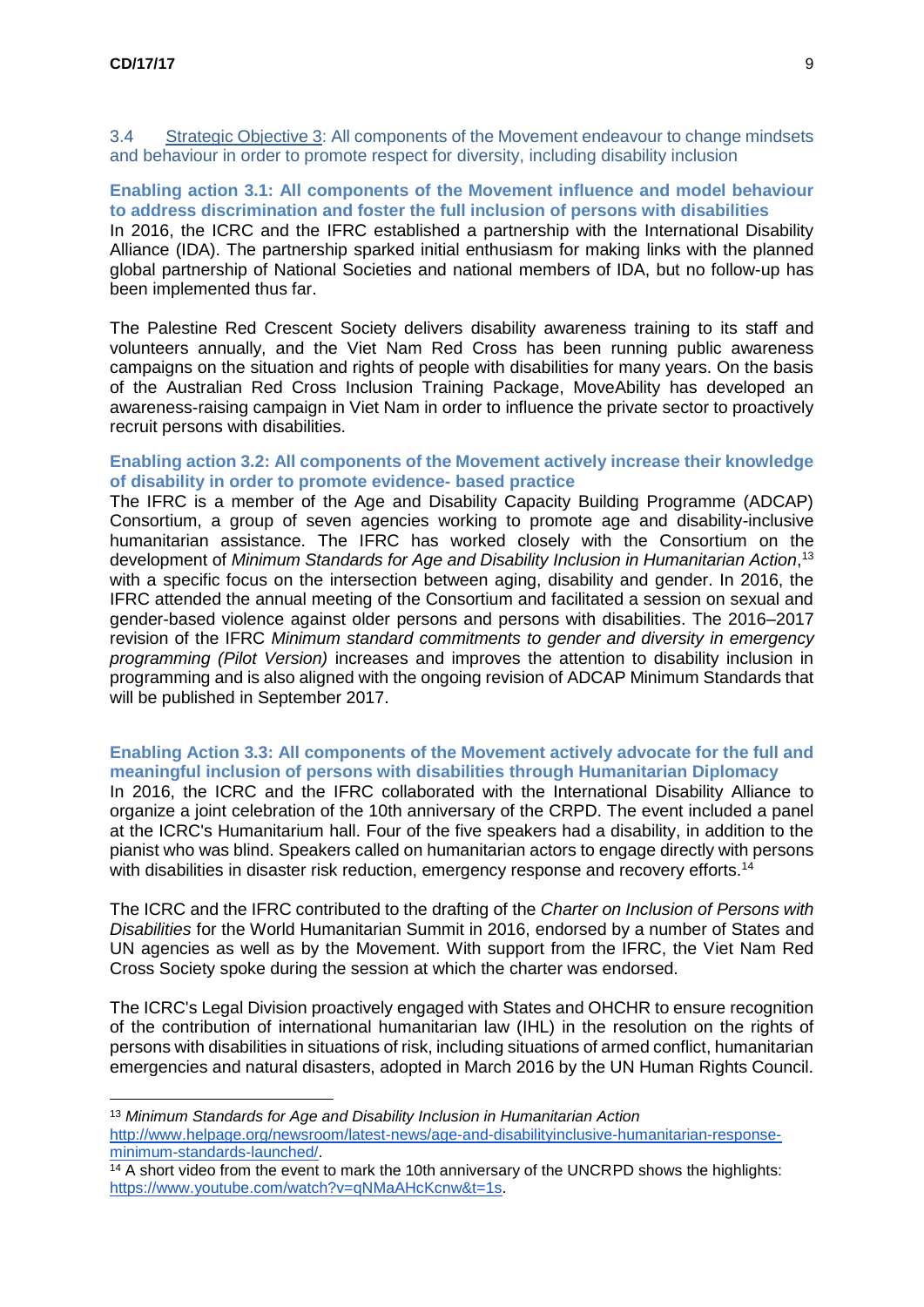The resolution urges States and other relevant stakeholders to take effective measures to promote the inclusion of persons with disabilities in such situations.

The ICRC's Legal Division has engaged in a number of actions to clarify the relationship between the CRPD and IHL. Resources are being developed to analyse the complementary character of the rules in both bodies of law relevant to persons with disabilities to contribute to an improved understanding of disability in international legal frameworks. The ICRC is in touch with the government of New Zealand with a view to influencing humanitarian elements in the upcoming UN General Assembly Resolution on women and girls with disabilities to be adopted in autumn 2017. The ICRC and the IFRC regularly participate in meetings of the Inter-Agency Standing Committee Task Team on Inclusion of Persons with Disabilities in Humanitarian Action. IFRC focal points for shelter and disaster risk reduction are engaged in Sphere Project revisions on disability inclusion.

MoveAbility's primary objective is to lead the setting up of national platforms to bring together relevant stakeholders, such as national authorities, DPOs, physical rehabilitation service providers, training institutions and National Societies, in order to establish and implement national action plans and policies in the physical rehabilitation sector. Such platforms serve the purpose of advising governments on the implementation of relevant legislation, minimum standards and steps to take in order to promote inclusion and service action as well as the engagement of DPOs, civil society and the private sector. For example, in Tanzania the platform is recognized and chaired by the Ministry of Health. The Tanzanian Federation of Disabled People's Organizations (SHIVYAWATA**)** and the Tanzania Red Cross National Society are actively involved, and MoveAbility acts as technical adviser.

Finally, both the ICRC and MoveAbility participated in the 10th Conference of States Parties to the CRPD in June 2017 and highlighted the need for rehabilitation as a first and necessary step against multiple discrimination as well as the positive impact of social inclusion for persons with disabilities.

#### 3.5 Resolution 4 reports from National Societies

An 11-question survey was implemented as part of the official mechanism for reporting on statutory decisions. Reports were submitted by nine National Societies, which unfortunately does not provide a comprehensive overview and analysis of the implementation of disability inclusion.

Of the nine National Societies who responded to the survey, six report having implemented the Strategic Framework to at least some extent; four have some information on the number of staff and volunteers with disabilities; five report that over half of their facilities are accessible; five have modified human resources processes to encourage persons with disabilities to apply; six work with disabled people's organizations in their country; three report that over half of their programmes and services address the needs and capabilities of persons with disabilities; seven provide disability-specific services; three conduct public activities aimed at increasing disability awareness; five provide disability awareness training to staff; and two engage in humanitarian diplomacy advocacy.

Some highlights from National Society reports show positive examples of partnerships with the local independent living movement and inclusion of DPOs in decision-making positions of disability action programmes. However, the reports indicate that even when a National Society conducts disability mainstreaming in its programmes or provides disability-specific services, representation and engagement with DPOs is lacking or the understanding of the role and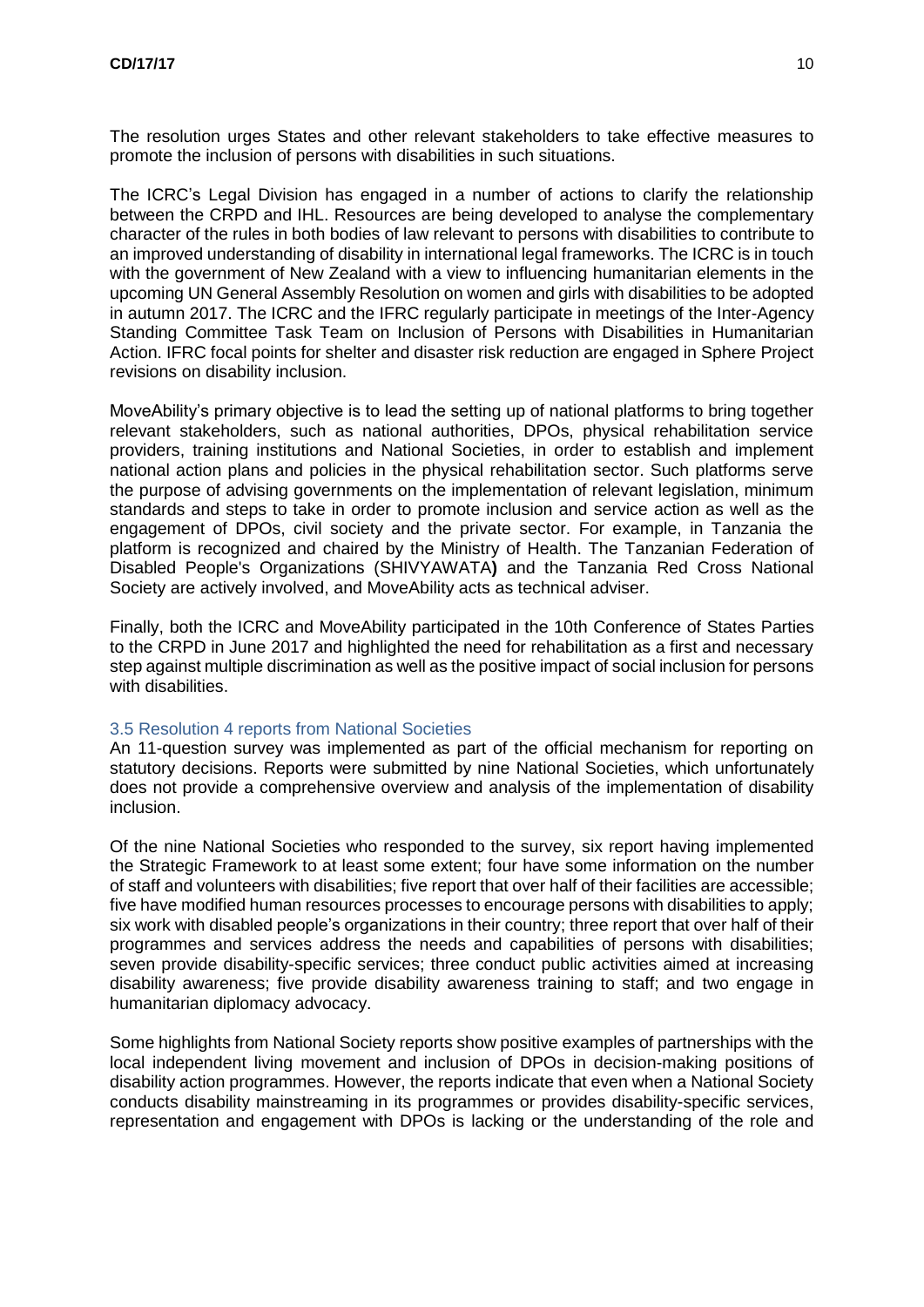<u>.</u>

functioning of DPOs is limited.<sup>15</sup> This suggests a need for increased disability awareness throughout the Movement.

#### 3.6 Experiences of staff and volunteers with disabilities

A public survey was conducted to gather information about the experiences of Red Cross and Red Crescent staff and volunteers with disabilities and about disability-inclusive support they may have received or need from the Movement component they have worked with. In total, 179 responses (66% women, 34% men) were received from 20 different countries; 15 respondents identified themselves as having functional impairments.<sup>16</sup> Fifty-seven respondents (32% of all respondents) report experiencing some or significant challenges or barriers in their role within the organization. Ninety-six respondents (54% of all respondents) feel that their organization has made reasonable attempts to accommodate any challenges or barriers they face.

Comments provided by respondents, where responses on challenges faced were focused on the impairment or functional limitation rather than barriers in the environment or attitudes, indicate that there is a need for improved disability awareness from a social and rights-based approach to disability among Movement organization staff and managers. Thirteen respondents highlighted the positive support received from their host organization, for example, modified work hours and improved accessibility of facilities. Comments from 12 respondents indicate that accessibility of facilities is poor and that both managers and staff/volunteers with disabilities should be better informed about reasonable accommodations that can be provided to improve the work environment for staff/volunteers with disabilities. For example, respondents state facing challenges but feel they must find ways to manage themselves, indicating that they have not approached managers to request accommodations. Others provide examples of inaccessible facilities with no indication of modifications to be made.

# **4) CONCLUSION AND RECOMMENDATIONS FOR THE WAY FORWARD**

There is already a wide range of disability-related services, programmes and initiatives within the Movement, and attention to the different aspects of disability inclusion has increased due to the adoption of the Strategic Framework. However, the various initiatives remain, for the most part, only loosely connected.

Despite an initial strong effort after the 2015 Council of Delegates to ensure coordinated, consistent and comprehensive implementation of the Strategic Framework, this momentum was not sufficiently continued during 2016, and the plan of action initially developed for the Framework remains unimplemented. Implementation was hampered primarily by three issues: the lack of a dedicated coordinator for the Movement (and responsibility for disability inclusion being spread across different departments and technical areas within the IFRC and the ICRC), the lack of an active technical Movement working group with broad geographical representation and the lack of funding allocated to coordinating implementation. With a coordinator in place and closer engagement between the IFRC, the ICRC and the MoveAbility Foundation, there is great potential to improve implementation by 2019.

<sup>15</sup> A DPO is a representative organization or a group of persons with disabilities, where persons with disabilities, or family members in the case of persons with intellectual disabilities, constitute a majority of the overall staff, board and volunteers at all levels of the organization.

<sup>&</sup>lt;sup>16</sup> Assessed using the Washington Group Short Set questionnaire and criteria for identifying persons with disabilities [http://www.washingtongroup-disability.com/washington-group-question-sets/short-set](http://www.washingtongroup-disability.com/washington-group-question-sets/short-set-of-disability-questions/)[of-disability-questions/.](http://www.washingtongroup-disability.com/washington-group-question-sets/short-set-of-disability-questions/)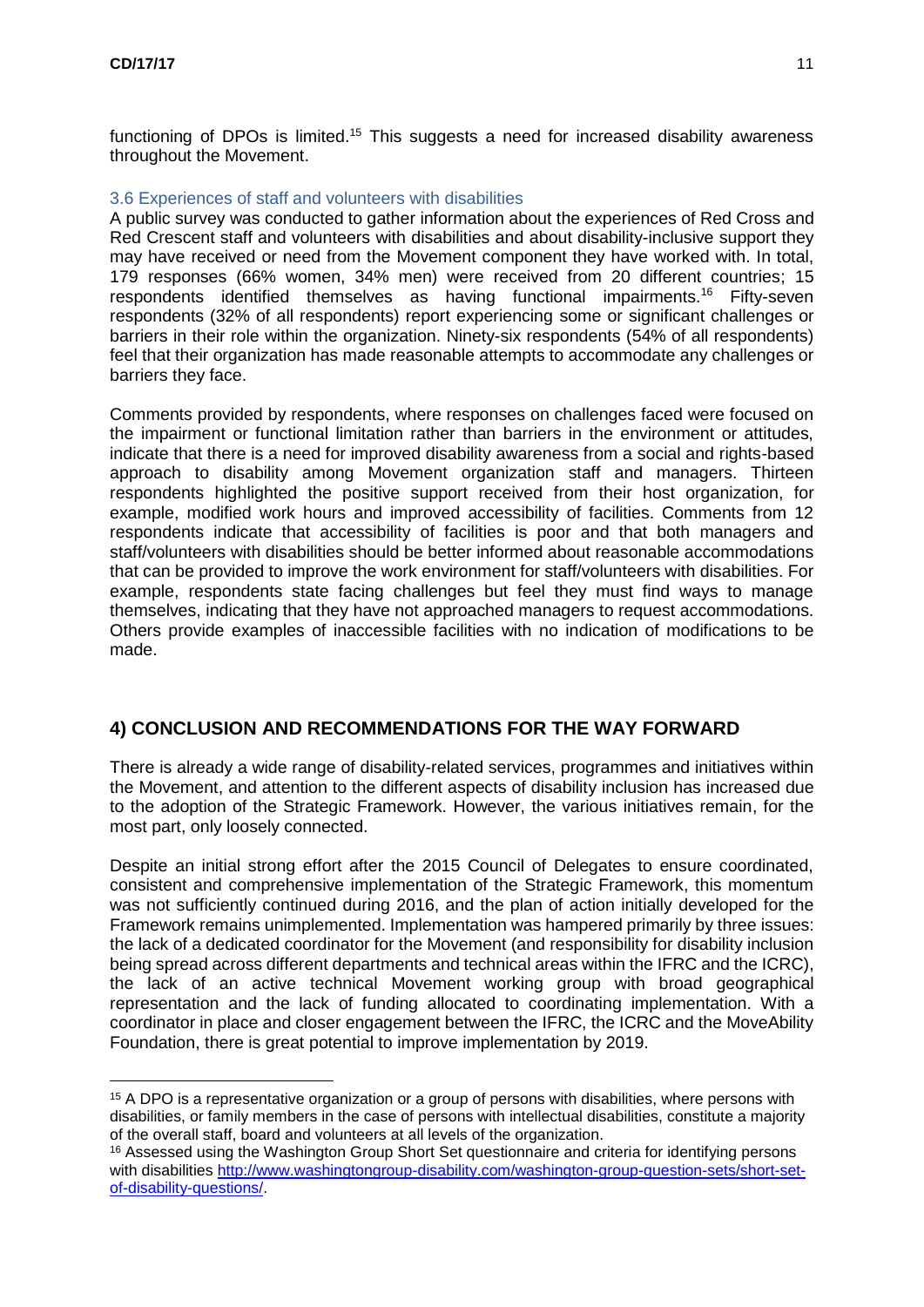The Movement aims to scale up efforts, with a particular focus on disability inclusion, by expanding disability mainstreaming as well as providing disability-specific services in order to ensure inclusion of persons with disabilities and their access to services provided by the Movement, particularly those who are most marginalized in society, such as persons with intellectual and developmental disabilities and women with disabilities. The priorities outlined below will be supported by a Movement technical/coordinating working group on disability inclusion*.*

The broad scope of the Strategic Framework provides a comprehensive approach but also requires additional focus on priority areas for implementation in the coming two years. Based on the experiences summarized in this report, it is proposed to focus on the following areas (the relevant Enabling Action from the Strategic Framework is shown in brackets).

*Improved accessibility (Enabling Action 1.2)*. The ICRC and the IFRC recognize physical, communication and institutional accessibility as a human right and a critical factor in ensuring access to services and in staff and volunteer recruitment. The ICRC and the IFRC aim to identify and address physical, communication and institutional barriers to headquarters, regional and field offices and implement measures to remove these barriers. Work should be expanded to address accessibility of the built environment for persons with other types of impairments and, particularly, to address access to information, such as accessible websites for persons with visual impairments, provision of information in sign language and easy-toread materials for persons with intellectual and developmental disabilities.

*Recruitment of staff and volunteers with disabilities (Enabling Action 1.3)*. The ICRC aims to address specific challenges related to supporting the employability of persons with disabilities across its global workforce, notably in relation to security, access and accompaniment. Work is ongoing in the ICRC to devise solutions which balance the duty of care towards staff with crucial operational concerns, as part of a wider institutional human resources transformation. The IFRC review of human resources policies and development of surge competencies will feed into measures that encourage and support recruitment of staff and volunteers with disabilities. Emphasis will be placed on ensuring diversity in the recruitment of persons with disabilities, considering, for example, gender, ethnicity, sexual identity and forms of impairment, such as intellectual, learning, mental health, hearing, visual and physical impairments.

*Expanded mainstreaming of disability inclusion throughout programmes and services (Enabling Actions 2.1 and 2.4)*. In order to properly respect the principle of impartiality in relation to disability, all programmes should seek to identify barriers to participation by persons with disabilities and include specific strategies on how to address these barriers to enable persons with disabilities to be included in all stages of programme design and implementation. This should be conducted using gender-sensitive approaches and by building partnerships with DPOs.

**Established partnerships and meaningful engagement with DPOs (Enabling Action 1.4).** The ICRC and the IFRC will seek to actively build formal and informal partnerships across the Movement with DPOs and other relevant civil society organizations working towards disability inclusion in the forthcoming implementation period.

*Adoption of evidence-based practices, raising awareness and advocacy (Enabling Actions 3.1, 3.2 and 3.3)*. The Movement has vast potential to raise awareness of the situation of persons with disabilities and build positive attitudes towards disability through its components and global network. The ICRC and the IFRC are committed to increasing knowledge of the situation of persons with disabilities – in collaboration with DPOs – through